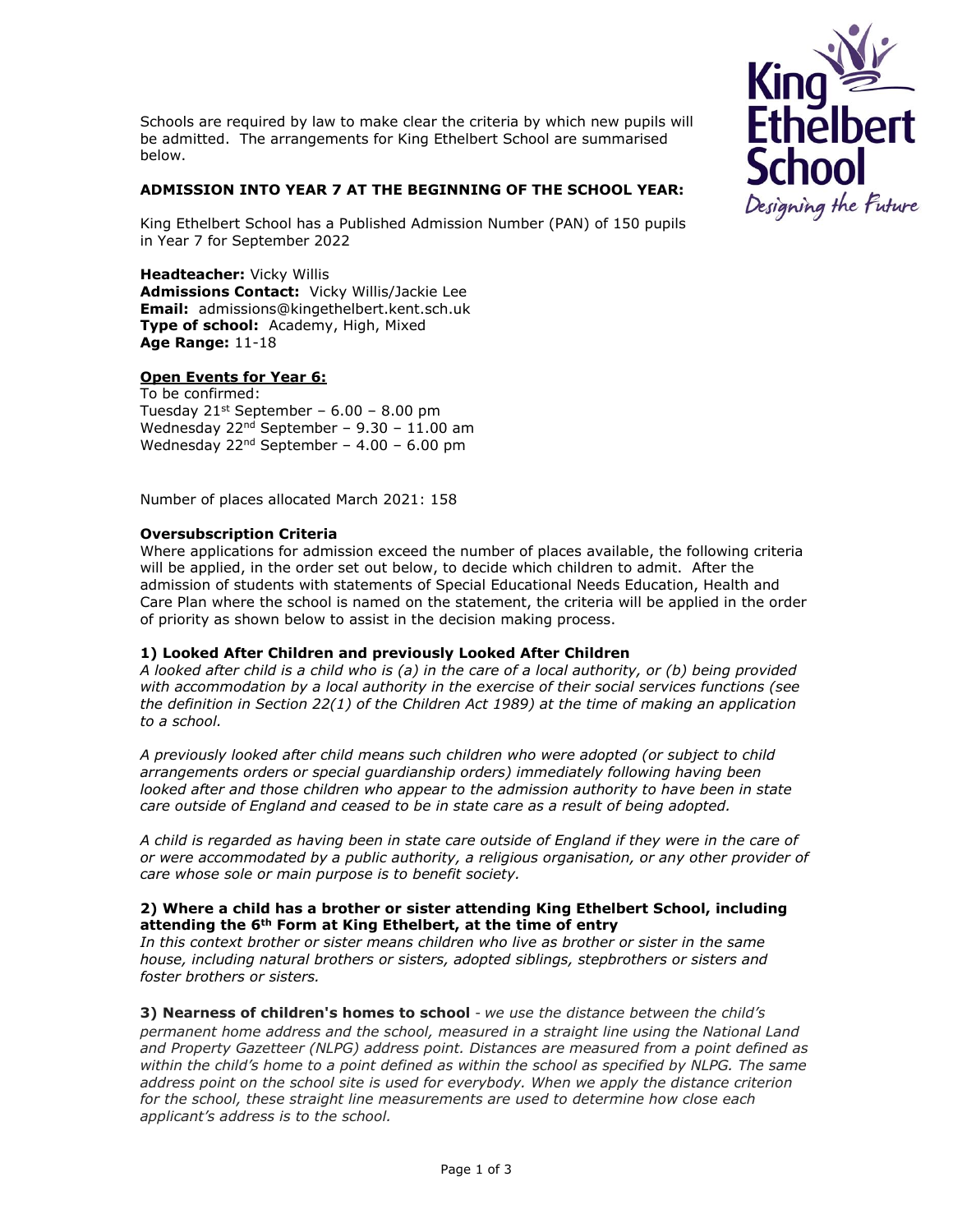In the event of any of the above criteria being oversubscribed, priority will be given based on distance as described above with those closest being given higher priority. In the unlikely event that two or more children in all other ways have equal eligibility for the last available place at the school, the names will be issued a number and drawn randomly to decide which child should be given the place.

After a place has been offered the school reserves the right to withdraw the place in the following circumstances:

- a) When the parent or learner has failed to respond to an offer within a reasonable time or to provide evidence of the child's permanent address together with any other admissions documentation reasonably required by the school; or
- b) When a parent or learner has failed to notify the school of important changes to the application information; or
- c) The admission authority offered the place on the basis of a fraudulent or intentionally misleading application from the parent or learner.

### **Supplementary Form Required: No**

**Waiting lists –** will be maintained up to January 2023

### **In Year Admissions**

Admissions for all other year groups will be dealt with in accordance with this policy.

### **Appeals**

If you are not offered a place at our school you have the right to appeal to an independent panel. If you wish to appeal, please write to the Chair of Governors c/o King Ethelbert School at the address above. King Ethelbert School will administer admissions arrangements in line with the Coordinated Admissions Scheme for Kent. Parents should familiarise themselves with the Admission to Secondary School in Kent booklet which will outline the key dates by which applications must be returned.

### **Admission to King Ethelbert School Sixth Form for the International Baccalaureate Career-related Programme (IBCP)**

Admission to the IBCP will be as a result of applicants obtaining a minimum of five GCSE passes at grade **9-4** or equivalent, including a **grade 5 in Maths and English Language**, and a **5 grade or equivalent** in the subject to be taken in the L3 Careers Related Study. Priority will be given to existing pupils transferring from Year 11 who meet the entrance criteria.

The overall admission number for Year 12 is 50.

# **Oversubscription Criteria**

Following admission of internal students transferring from Year 11, all remaining places will be allocated to learners who have met the entry requirements for the particular course of study. Where there are more learners seeking places than the number of places available, the following oversubscription criteria will be applied in the order set out below to rank students until the overall figure for the year group is reached:

### **1) Looked After Children and previously Looked After Children**

*A looked after child is a child who is (a) in the care of a local authority, or (b) being provided with accommodation by a local authority in the exercise of their social services functions (see the definition in Section 22(1) of the Children Act 1989) at the time of making an application to a school.* 

*A previously looked after child means such children who were adopted (or subject to child arrangements orders or special guardianship orders) immediately following having been*  looked after and those children who appear to the admission authority to have been in state *care outside of England and ceased to be in state care as a result of being adopted.*